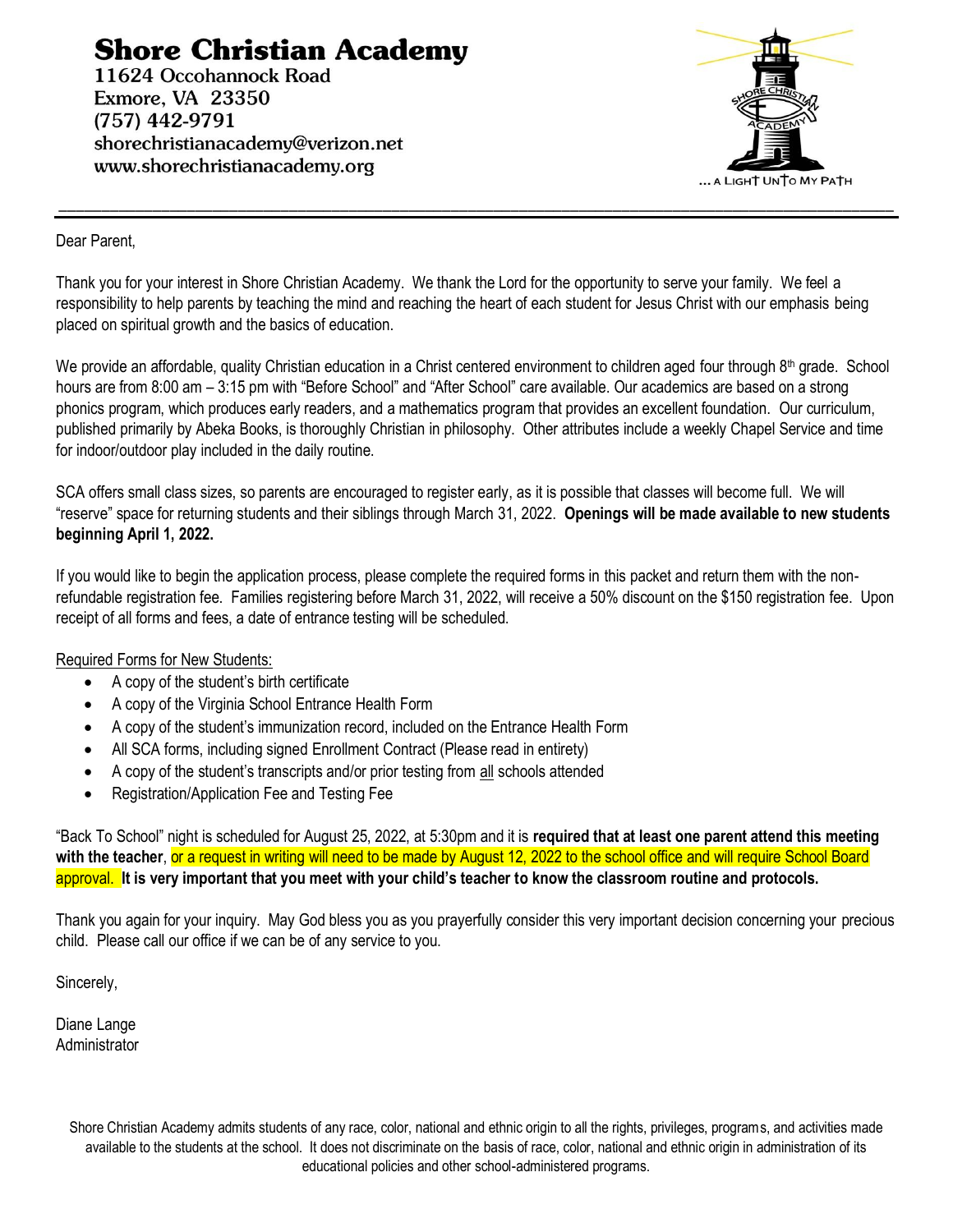# **Shore Christian Academy**

11624 Occohannock Road Exmore, VA 23350  $(757)$  442-9791 shorechristianacademy@verizon.net www.shorechristianacademy.org



#### **2022-2023 Tuition Information Registration:** A non-refundable fee must accompany the application before registration is complete. **\$150 Registrations completed before March 31, 2022, will receive a 50% reduced rate. Pre-K & Kindergarten \$4500.00** Elementary (1<sup>st</sup>-6<sup>th</sup>) **th) \$5100.00 Upper School (7th-8 th) \$5650.00 Before School (7:15-8:00 am) \$600.00/Year \$5.00/Day After School (3:30-5:30pm) \$950.00/Year \$10.00/Day**

**(Please note that daily "Before and After School Care" may not be available without 48 hours prior notice due to faculty to student ratio policies.)**

**Entrance Testing** (New Students) **\$50.00**

**Discount:** Families with 3 or more students enrolled in the school will receive a 10% discount on tuition only.

#### **Tuition and Fee Payment Guidelines:**

- Tuition payments may be made for 11 months beginning on August 1<sup>st</sup> and with the last payment due June 1<sup>st</sup>. These payments are offered at 0% interest, due on the first of each month. To calculate monthly payment: Add the Tuition and After/Before School (if applicable), divide by 11 monthly payments.
- Payments received after the 10<sup>th</sup> of the month are late and accessed with an additional \$25 fee. This fee will be strictly adhered to.
- A \$20 fee will be charged for all returned checks.
- Should an account become 45 days in arrears, the student may be prohibited from attending classes unless or until payment is made or a written agreement is signed by the school board and the person financially responsible.
- All accounts in arrears including late fees must be paid in order to receive the final report card and/or to re-enroll the next year.

**Financial Aid Information:** SCA has limited financial aid available through our "Candy Farlow Fund". Families interested in applying for financial aid should contact the school office for the application forms and deadline information.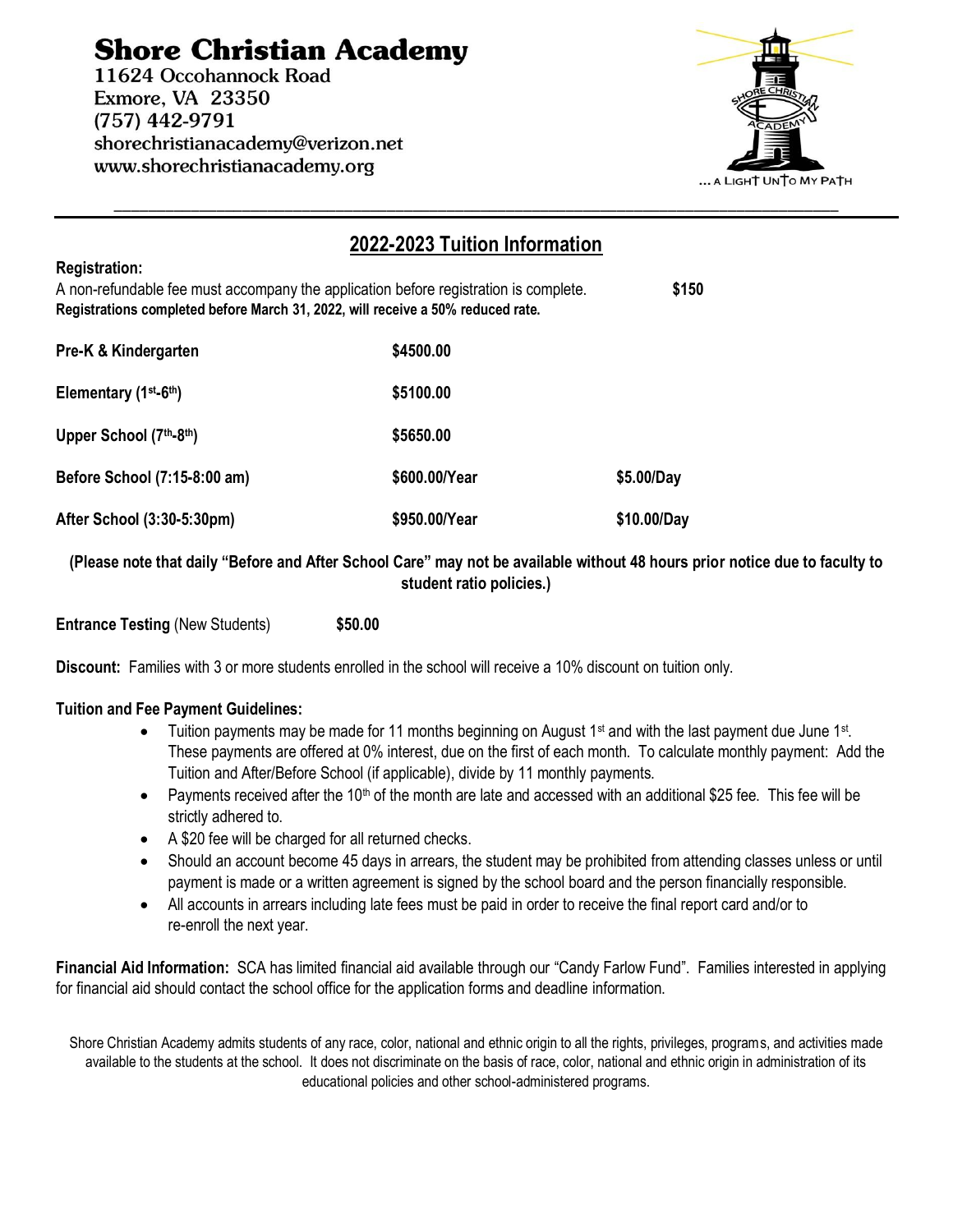# 2022-2023 Shore Christian Academy Student Application

| First<br>Last<br>With whom does the student live? (Circle one) Father<br>(Need copy of legal custody papers if student is living with one parent)<br>Siblings<br><u> 2000 - 2000 - 2000 - 2000 - 2000 - 2000 - 2000 - 2000 - 2000 - 2000 - 2000 - 2000 - 2000 - 2000 - 2000 - 200</u><br><u> 1989 - Jan James James James James James James James James James James James James James James James James J</u><br><u> 1989 - Johann John Stone, markin sanadi ya kutoka mwaka wa 1989 - Amerika mwaka wa 1989 - Amerika mwaka wa 19</u><br><b>Parent Information:</b><br>Please use check boxes to indicate preferred method for receiving emergency alerts issued by the school. | <b>Middle</b><br>Mother<br><b>Both</b> |                   | Name Student Goes By                                                                                                                                                                                                                                                                                                                                                                                                            |
|----------------------------------------------------------------------------------------------------------------------------------------------------------------------------------------------------------------------------------------------------------------------------------------------------------------------------------------------------------------------------------------------------------------------------------------------------------------------------------------------------------------------------------------------------------------------------------------------------------------------------------------------------------------------------------|----------------------------------------|-------------------|---------------------------------------------------------------------------------------------------------------------------------------------------------------------------------------------------------------------------------------------------------------------------------------------------------------------------------------------------------------------------------------------------------------------------------|
|                                                                                                                                                                                                                                                                                                                                                                                                                                                                                                                                                                                                                                                                                  |                                        |                   |                                                                                                                                                                                                                                                                                                                                                                                                                                 |
|                                                                                                                                                                                                                                                                                                                                                                                                                                                                                                                                                                                                                                                                                  |                                        |                   |                                                                                                                                                                                                                                                                                                                                                                                                                                 |
|                                                                                                                                                                                                                                                                                                                                                                                                                                                                                                                                                                                                                                                                                  |                                        |                   |                                                                                                                                                                                                                                                                                                                                                                                                                                 |
|                                                                                                                                                                                                                                                                                                                                                                                                                                                                                                                                                                                                                                                                                  |                                        |                   |                                                                                                                                                                                                                                                                                                                                                                                                                                 |
|                                                                                                                                                                                                                                                                                                                                                                                                                                                                                                                                                                                                                                                                                  |                                        |                   |                                                                                                                                                                                                                                                                                                                                                                                                                                 |
|                                                                                                                                                                                                                                                                                                                                                                                                                                                                                                                                                                                                                                                                                  |                                        |                   |                                                                                                                                                                                                                                                                                                                                                                                                                                 |
|                                                                                                                                                                                                                                                                                                                                                                                                                                                                                                                                                                                                                                                                                  |                                        |                   |                                                                                                                                                                                                                                                                                                                                                                                                                                 |
|                                                                                                                                                                                                                                                                                                                                                                                                                                                                                                                                                                                                                                                                                  |                                        |                   |                                                                                                                                                                                                                                                                                                                                                                                                                                 |
|                                                                                                                                                                                                                                                                                                                                                                                                                                                                                                                                                                                                                                                                                  |                                        |                   | Other <u>Communication</u>                                                                                                                                                                                                                                                                                                                                                                                                      |
|                                                                                                                                                                                                                                                                                                                                                                                                                                                                                                                                                                                                                                                                                  |                                        | <b>Birth Date</b> | $\frac{1}{\sqrt{1-\frac{1}{2}}}\frac{1}{\sqrt{1-\frac{1}{2}}}\frac{1}{\sqrt{1-\frac{1}{2}}}\frac{1}{\sqrt{1-\frac{1}{2}}}\frac{1}{\sqrt{1-\frac{1}{2}}}\frac{1}{\sqrt{1-\frac{1}{2}}}\frac{1}{\sqrt{1-\frac{1}{2}}}\frac{1}{\sqrt{1-\frac{1}{2}}}\frac{1}{\sqrt{1-\frac{1}{2}}}\frac{1}{\sqrt{1-\frac{1}{2}}}\frac{1}{\sqrt{1-\frac{1}{2}}}\frac{1}{\sqrt{1-\frac{1}{2}}}\frac{1}{\sqrt{1-\frac{1}{2}}}\frac{1}{\sqrt{1-\frac{$ |
|                                                                                                                                                                                                                                                                                                                                                                                                                                                                                                                                                                                                                                                                                  |                                        |                   |                                                                                                                                                                                                                                                                                                                                                                                                                                 |
|                                                                                                                                                                                                                                                                                                                                                                                                                                                                                                                                                                                                                                                                                  |                                        |                   |                                                                                                                                                                                                                                                                                                                                                                                                                                 |
|                                                                                                                                                                                                                                                                                                                                                                                                                                                                                                                                                                                                                                                                                  |                                        |                   |                                                                                                                                                                                                                                                                                                                                                                                                                                 |
|                                                                                                                                                                                                                                                                                                                                                                                                                                                                                                                                                                                                                                                                                  |                                        |                   |                                                                                                                                                                                                                                                                                                                                                                                                                                 |
|                                                                                                                                                                                                                                                                                                                                                                                                                                                                                                                                                                                                                                                                                  |                                        |                   |                                                                                                                                                                                                                                                                                                                                                                                                                                 |
|                                                                                                                                                                                                                                                                                                                                                                                                                                                                                                                                                                                                                                                                                  |                                        |                   | $\mathsf{Cell}\ \sharp \Box$ __________________                                                                                                                                                                                                                                                                                                                                                                                 |
|                                                                                                                                                                                                                                                                                                                                                                                                                                                                                                                                                                                                                                                                                  | State                                  | Zip               |                                                                                                                                                                                                                                                                                                                                                                                                                                 |
| Email <b>Executive Contract Contract Contract Contract Contract Contract Contract Contract Contract Contract Contract Contract Contract Contract Contract Contract Contract Contract Contract Contract Contract Contract Contrac</b>                                                                                                                                                                                                                                                                                                                                                                                                                                             |                                        | Work $\#$         |                                                                                                                                                                                                                                                                                                                                                                                                                                 |
| If the student lives with a stepparent, please list the stepparent's name (if not already listed above as father or mother)                                                                                                                                                                                                                                                                                                                                                                                                                                                                                                                                                      |                                        |                   |                                                                                                                                                                                                                                                                                                                                                                                                                                 |
| <b>Emergency/Medical Information:</b>                                                                                                                                                                                                                                                                                                                                                                                                                                                                                                                                                                                                                                            |                                        |                   |                                                                                                                                                                                                                                                                                                                                                                                                                                 |
|                                                                                                                                                                                                                                                                                                                                                                                                                                                                                                                                                                                                                                                                                  |                                        |                   |                                                                                                                                                                                                                                                                                                                                                                                                                                 |
|                                                                                                                                                                                                                                                                                                                                                                                                                                                                                                                                                                                                                                                                                  |                                        |                   |                                                                                                                                                                                                                                                                                                                                                                                                                                 |
|                                                                                                                                                                                                                                                                                                                                                                                                                                                                                                                                                                                                                                                                                  |                                        |                   |                                                                                                                                                                                                                                                                                                                                                                                                                                 |
| Medicines/Dosages entrance and the contract of the contract of the contract of the contract of the contract of                                                                                                                                                                                                                                                                                                                                                                                                                                                                                                                                                                   |                                        |                   |                                                                                                                                                                                                                                                                                                                                                                                                                                 |
| <b>Example 20 Prescriptions Require a Doctor's Note</b> Prescriptions Require a Doctor's Note                                                                                                                                                                                                                                                                                                                                                                                                                                                                                                                                                                                    |                                        |                   |                                                                                                                                                                                                                                                                                                                                                                                                                                 |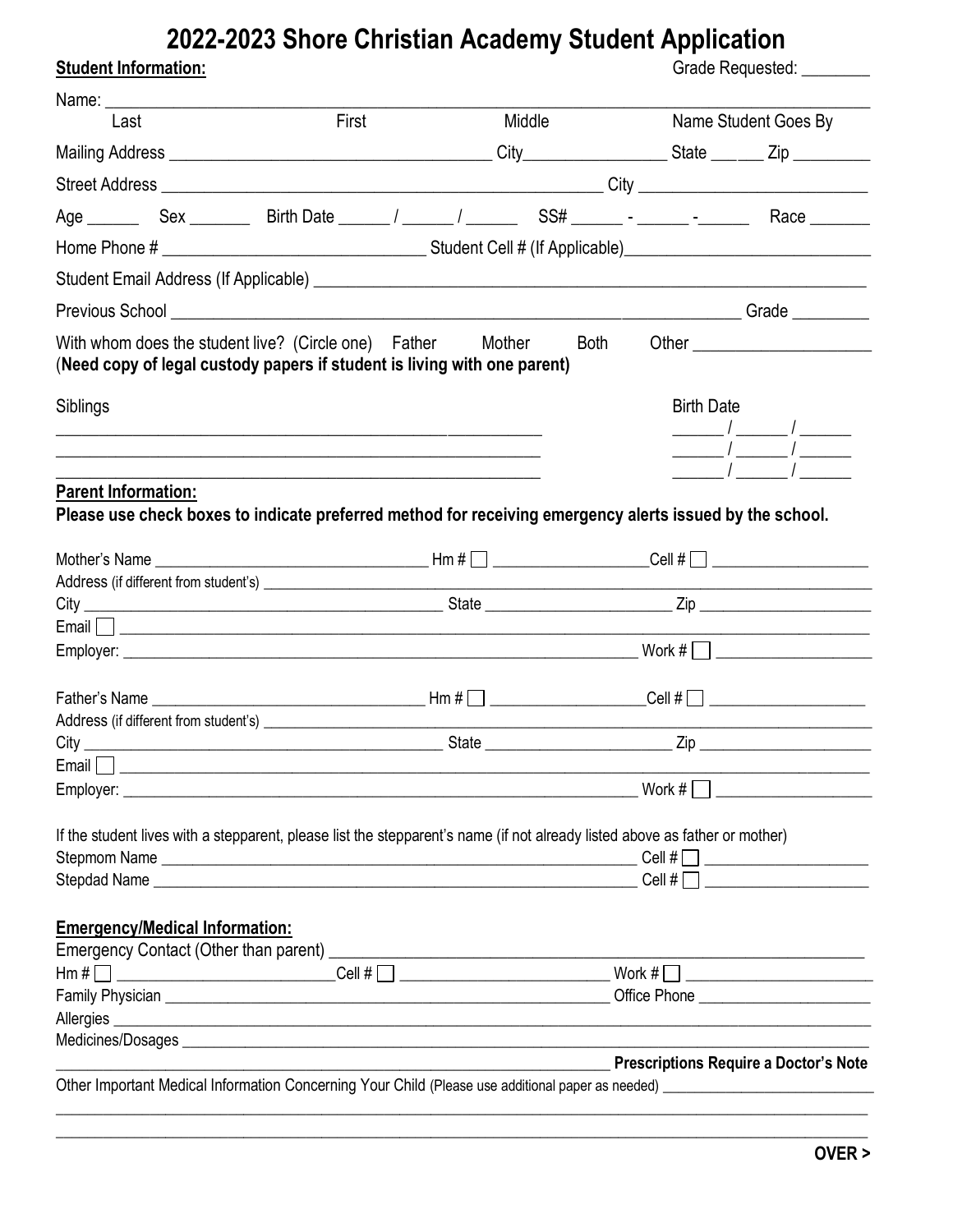| List additional people (not parent or emergency contact) who may pick your child up from school                                |     |                                                                                                     |    |                        |
|--------------------------------------------------------------------------------------------------------------------------------|-----|-----------------------------------------------------------------------------------------------------|----|------------------------|
|                                                                                                                                |     |                                                                                                     |    |                        |
|                                                                                                                                |     |                                                                                                     |    |                        |
|                                                                                                                                |     |                                                                                                     |    |                        |
|                                                                                                                                |     |                                                                                                     |    |                        |
|                                                                                                                                |     | Special or legal circumstances should be discussed with your child's teacher and the school office. |    |                        |
|                                                                                                                                |     |                                                                                                     |    |                        |
| Grandparent's Information: Please use additional paper as needed                                                               |     |                                                                                                     |    |                        |
|                                                                                                                                |     |                                                                                                     |    |                        |
|                                                                                                                                |     |                                                                                                     |    |                        |
|                                                                                                                                |     |                                                                                                     |    |                        |
|                                                                                                                                |     |                                                                                                     |    |                        |
|                                                                                                                                |     |                                                                                                     |    |                        |
|                                                                                                                                |     |                                                                                                     |    |                        |
|                                                                                                                                |     |                                                                                                     |    |                        |
| <b>Church Information:</b>                                                                                                     |     |                                                                                                     |    |                        |
|                                                                                                                                |     |                                                                                                     |    |                        |
|                                                                                                                                |     |                                                                                                     |    |                        |
| Other school information:                                                                                                      |     |                                                                                                     |    |                        |
| Will your student require Before School Care?                                                                                  | Yes | Occasionally                                                                                        | No |                        |
| Will your student require After School Care?                                                                                   | Yes | Occasionally                                                                                        | No |                        |
|                                                                                                                                |     |                                                                                                     |    |                        |
|                                                                                                                                |     |                                                                                                     |    |                        |
|                                                                                                                                |     |                                                                                                     |    |                        |
| <b>Financial Obligation:</b>                                                                                                   |     |                                                                                                     |    |                        |
| Who is the person(s) financially responsible for the tuition?                                                                  |     |                                                                                                     |    |                        |
| I understand my financial obligation to Shore Christian Academy. I understand that the application fee is non-refundable. I    |     |                                                                                                     |    |                        |
| understand that Shore Christian Academy will collect all monies owed to the school before any records will be released for     |     |                                                                                                     |    |                        |
| student transfer.                                                                                                              |     |                                                                                                     |    |                        |
|                                                                                                                                |     |                                                                                                     |    |                        |
| I will make my payment: _______ Yearly _______ Monthly (11 months from August 1 <sup>st</sup> – June 1 <sup>st</sup> )         |     |                                                                                                     |    |                        |
|                                                                                                                                |     |                                                                                                     |    |                        |
| Discipline:                                                                                                                    |     |                                                                                                     |    |                        |
| I agree that I have read the school's handbook with my child and will cooperate with the school's written and stated policies. |     |                                                                                                     |    |                        |
| I understand that I hereby authorize Shore Christian Academy to employ such discipline as seems wise and expedient for         |     |                                                                                                     |    |                        |
| my child in accordance with Christian Principles and the school handbook.                                                      |     |                                                                                                     |    |                        |
|                                                                                                                                |     |                                                                                                     |    |                        |
|                                                                                                                                |     |                                                                                                     |    | Date _________________ |
|                                                                                                                                |     |                                                                                                     |    |                        |
|                                                                                                                                |     |                                                                                                     |    |                        |
|                                                                                                                                |     |                                                                                                     |    |                        |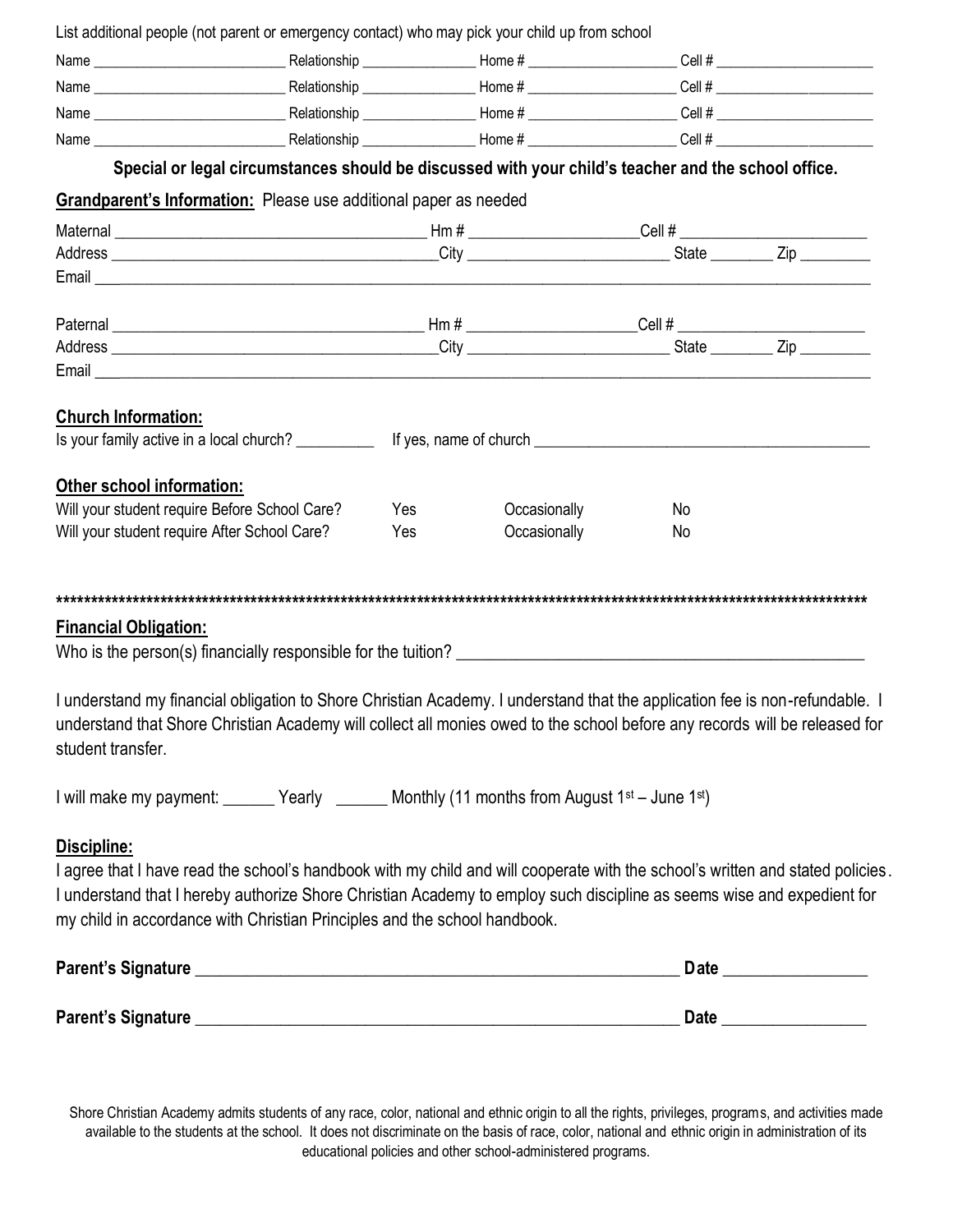# **STOP!**

# The following page contains **a legal contract that is binding**  once signed by you and the School Board. By signing it, you are stating that you **have fully read and fully understand** its contents.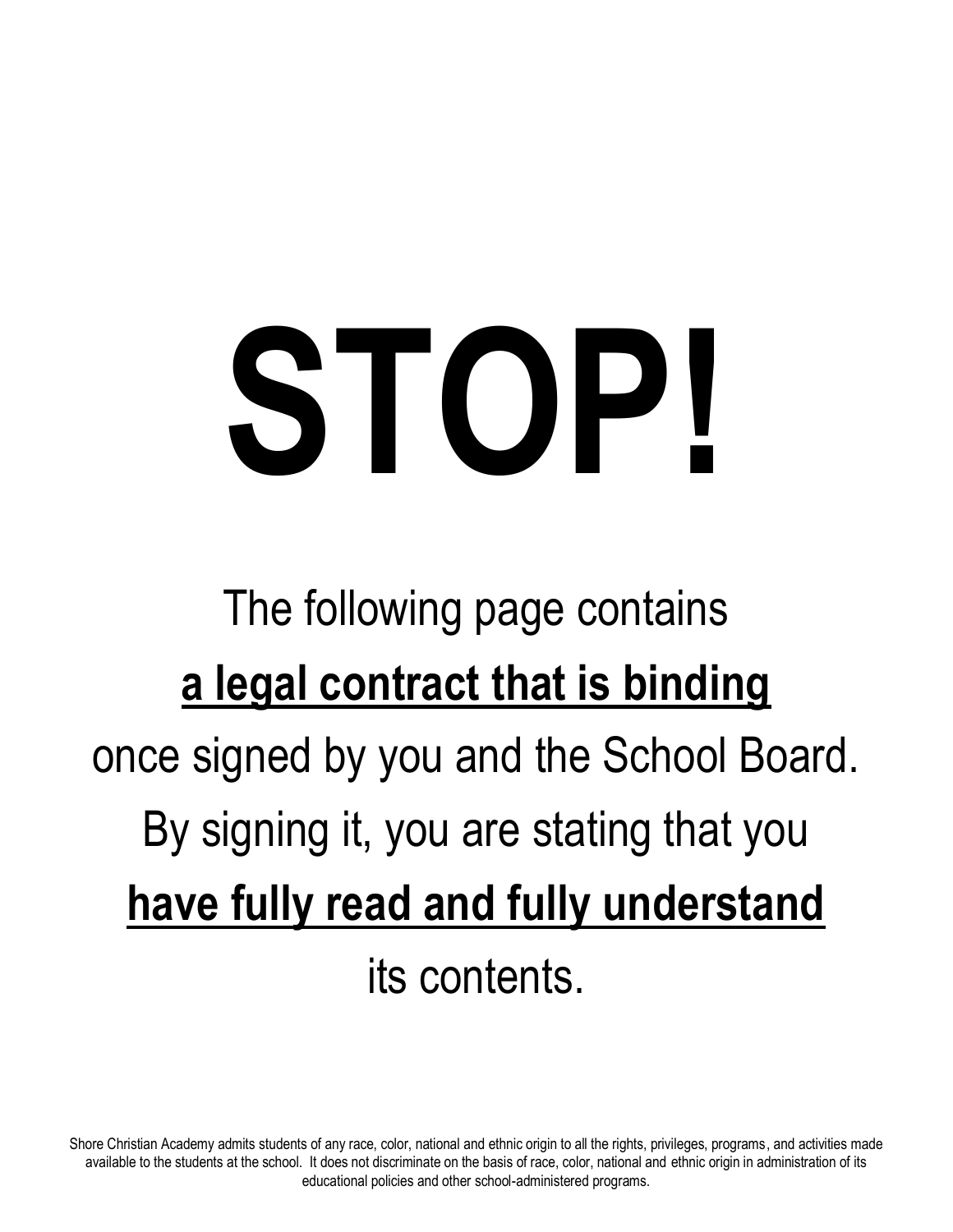#### **2022-2023**

#### **Shore Christian Academy**

#### **Pre-K – 8 th Enrollment Contract**

# **THIS IS A LEGALLY BINDING CONTRACT**

Shore Christian Academy and **Election Control** Christian Academy and **Election Christian Academy and** Letter According to the Christian Academy and Letter According to the Christian According to though only one parent may be signing and even though a guardian may be signing) agree that \_ (referred to herein as "Student") will enroll at Shore Christian Academy and further agree as follows:

#### **1. Payment of Tuition**

The Parents agree to pay and be jointly and severally liable (if more than one signing) for the following tuition and fees for the 2022-2023 school year:

| Tuition (Books & Materials) for Grade |  |
|---------------------------------------|--|
| Fees for Before School Care           |  |
| Fees for After School Care            |  |
| Discount (3 Students 10%)             |  |
| Total                                 |  |

The Parents can pay the full amount either before the first day of school or make eleven equal payments due by the first of each month from August of 2022 through June of 2023. **The Parents agree that they are fully liable for this full amount after both parties have signed the contract even if the Parent or Legal Guardian change their mind regarding attendance, the student fails to complete the school year due to illness, dismissal or for any other reason.**

#### **2. Default**

If the Parents fail to pay tuition and fees when due they are in default and a late fee of \$25.00 will be applied in addition to the amount due. Should an account become 45 days in arrears, the student may be prohibited from attending classes unless or until payment is made or a written agreement is signed by the School Board and the person financially responsible and the Parents agree that they will be liable for all collection costs, including attorney's fees. The school may hold any and all Student's records including Report Cards.

#### **3. Student Conduct**

The Parents agree that they have reviewed the Shore Christian Academy Student Handbook and that the Student and the Parents shall follow and support all of the rules and principles set forth herein. The Parents acknowledge that the student is subject to dismissal for failure to follow the rules and principles set forth in the handbook and that if the student is dismissed for this reason the Parents will still be liable for the full amount of tuition as set forth herein.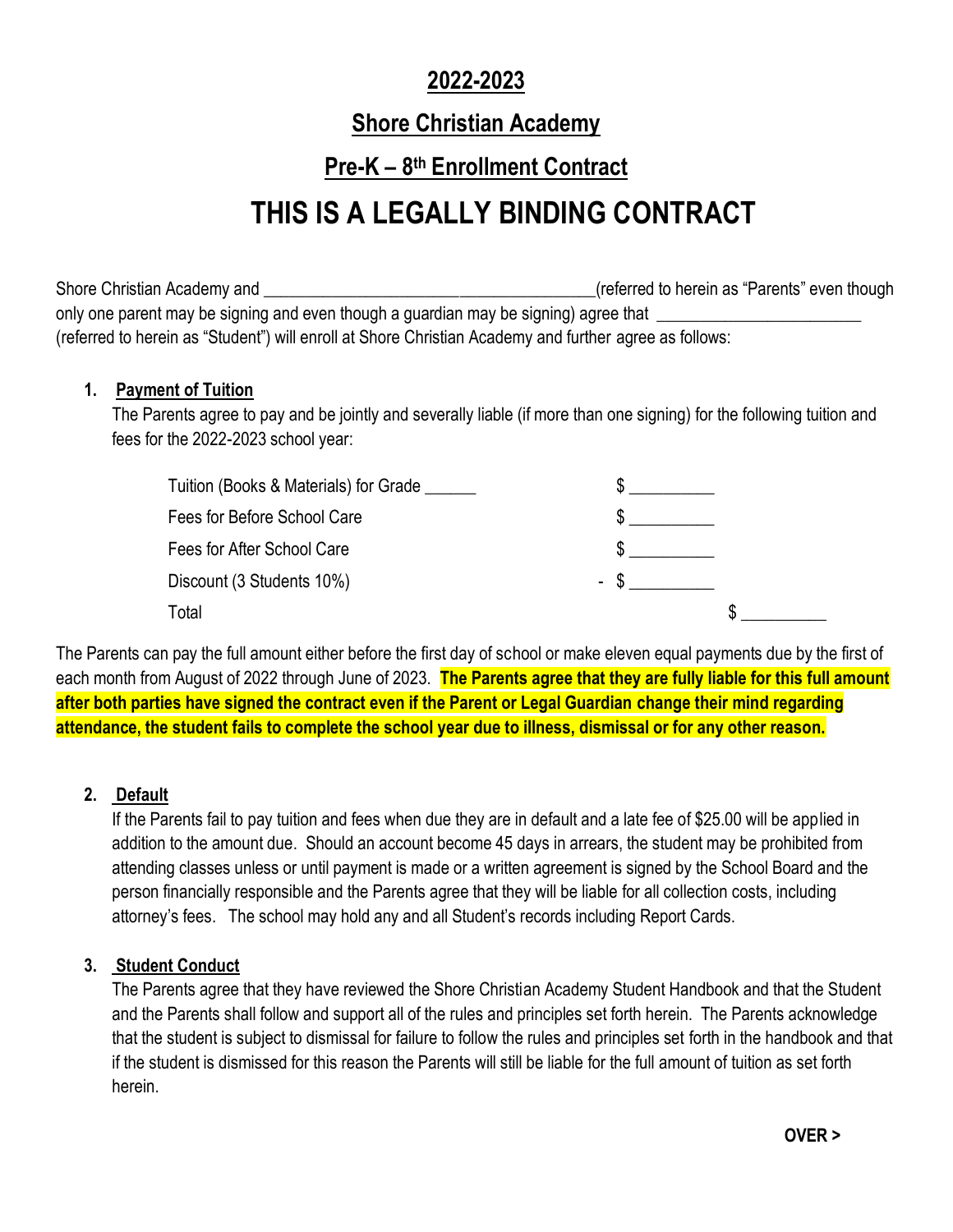#### 4. **Miscellaneous-Medical Release/Use of Photograph/Field Trips**

The Parents agree that Shore Christian Academy can obtain emergency medical treatment for the Student if the Parents cannot be reached. The Parents agree that Shore Christian Academy can use images or videos of the Student as it deems appropriate. The Parents grant permission for the Student to take field trips (meaning offcampus trips).

#### 5. **Modification**

The Parents and Shore Christian Academy agree that this Enrollment Contract can only be modified by a writing signed by all parties.

# **THIS IS A LEGALLY BINDING CONTRACT**

| Printed Name of Parent/Guardian                                   | Signature                                                                                              | Date |
|-------------------------------------------------------------------|--------------------------------------------------------------------------------------------------------|------|
| Printed Name of Parent/Guardian                                   | Signature                                                                                              | Date |
| Name and signature of person paying tuition if other than parent: |                                                                                                        |      |
| <b>Printed Name</b>                                               | the control of the control of the control of the control of the control of the control of<br>Signature | Date |
|                                                                   |                                                                                                        |      |
| <b>OFFICE USE ONLY-Shore Christian Academy</b>                    |                                                                                                        |      |
|                                                                   | Date: $\frac{1}{\sqrt{1-\frac{1}{2}}\cdot\frac{1}{2}}$                                                 |      |
|                                                                   |                                                                                                        |      |
|                                                                   |                                                                                                        |      |
|                                                                   |                                                                                                        |      |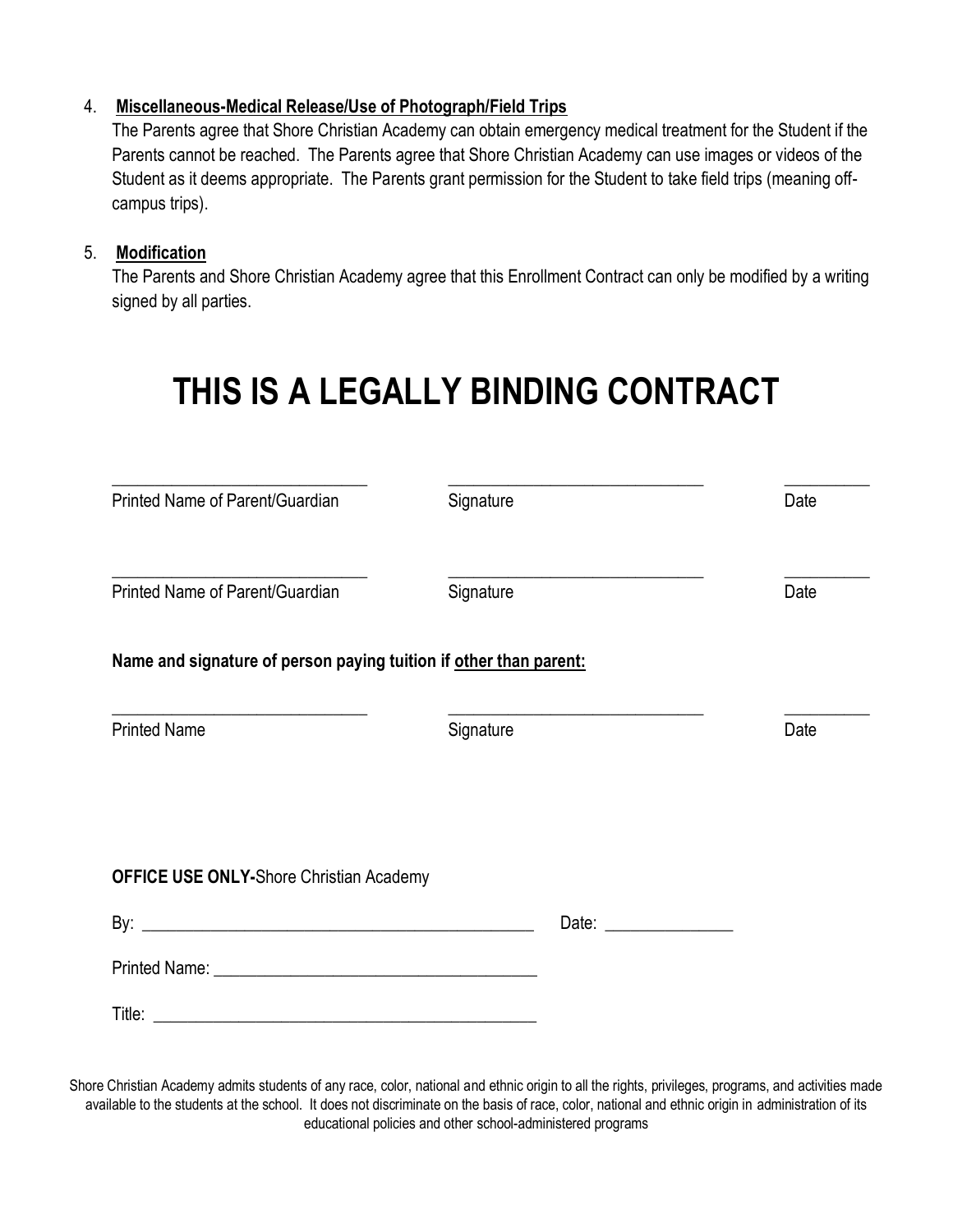## **Shore Christian Academy**

### **Guidelines for Pre-K and Kindergarten Students 2022-2023**

#### **ONLY COMPLETE THIS FORM IF YOUR CHILD IS ENTERING PRE-K OR KINDERGARTEN!**

The Pre-K, and Kindergarten programs at Shore Christian Academy are accelerated programs. The children will receive spiritual training in Bible songs and stories. They learn names, sounds, and pictures of all letters of the alphabet, counting, and recognizing numbers. They also enjoy a variety of circle time activities including weather, calendar, language development, music, and art. The children enjoy a morning snack, a period of outside recess and/or indoor playtime and eat a packed lunch from home or school lunch with the class.

Each year parents ask us, "How will I know if my child is ready to enter the Pre-K or Kindergarten program at Shore Christian Academy?" We offer parents a simple checklist to help them to know if their child is ready to begin the program. To make the best decision for your child here are some guidelines to consider:

- 1. All children **must be toilet trained** and able to handle restroom activities alone. The children shall be able to care for their own clothing.
- 2. The children shall be able to **sit and listen** for 15 to 20 minutes at a time, without being easily distracted.
- 3. Each child must be able to express himself/herself in order to **communicate** his/her needs and answer any questions his/her teacher may ask.
- 4. The children shall be ready for a **structured atmosphere** with their classmates.

\_\_\_\_\_\_\_\_\_\_\_\_\_\_\_\_\_\_\_\_\_\_\_\_\_\_\_\_\_\_\_\_\_\_\_\_\_\_\_\_\_ \_\_\_\_\_\_\_\_\_\_\_\_\_\_\_\_\_\_\_\_\_

\_\_\_\_\_\_\_\_\_\_\_\_\_\_\_\_\_\_\_\_\_\_\_\_\_\_\_\_\_\_\_\_\_\_\_\_\_\_\_\_\_ \_\_\_\_\_\_\_\_\_\_\_\_\_\_\_\_\_\_\_\_\_

5. The child shall be of admittance age by September 30, 2022, to enter the program at our school. (For Pre-K they must be 4 years old, and Kindergarten must be 5 years old)

The program is focused on age-appropriate material and arranged within a structured schedule in a Christ-centered environment. **The day does not consist of mostly free playtime but rather learning time presented in a fun and exciting way.** The teachers at SCA are warm and friendly as they try to provide love and special attention to the needs of each child.

It is very important that each parent evaluate the needs of your child. The first year of school should be a memorable one. Some children may be ready for the challenge of a structured yet exciting environment. Other children may benefit from the continued care they are currently receiving while waiting another year before becoming more independent. If you have any questions, please contact the school office at 757-442-9791.

By signing and dating this document, I am attesting that I have read and understand the student guidelines, stated above, regarding the required skills of the Pre-K3, Pre-K and Kindergarten students at Shore Christian Academy. I further understand that by signing this document, I am stating that my child meets these said required skills. In the event that my child cannot perform these said required skills, I am fully aware that I will be fully responsible for the entire tuition fee for the school year and any fees that SCA incurs in retrieving these said fees.

Signature of Parent Date

Signature of Parent Date Contract Contract Contract Contract Contract Contract Contract Contract Contract Contract Contract Contract Contract Contract Contract Contract Contract Contract Contract Contract Contract Contract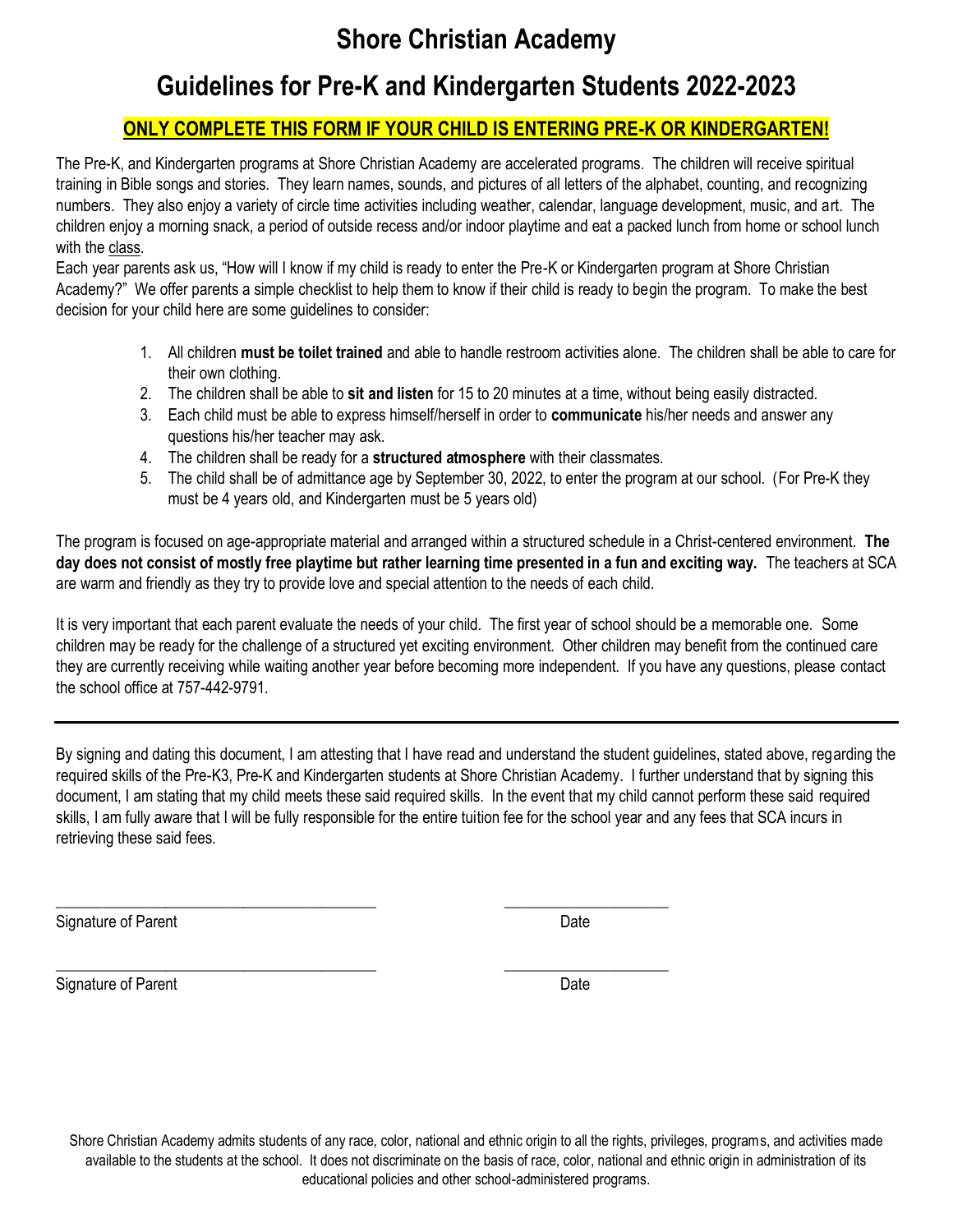# **Shore Christian Academy Parent Agreement 2022-2023**

I **have read** the student handbook and agree to cooperate fully with the faculty, staff, and administration of Shore Christian Academy. I agree that SCA should maintain its objective of providing a thoroughly Christian education and should show evidence of that in policies for academic work, student behavior, and all relationships with students, employees, school families, churches, and communities.

I will cooperate with Shore Christian Academy in the following ways:

- 6. I will support school policies and rules as stated in the student handbook, and encourage my children to do so by attitude, word, and deed. If concerns should arise, I will speak directly to the teacher or staff member responsible.
- 7. I understand my financial responsibility concerning the dates and amounts to be paid. Payments received after the tenth of the month are late and are accessed an additional \$25 fee. I understand that if my account is 45 days in arrears, my child may be prohibited from attending classes unless or until payment is made or a written agreement is signed by the School Board and the person financially responsible. I understand that if my child is withdrawn or removed from the school, I will still be liable for the full tuition and any fees incurred by SCA to retrieve these said fees.
- 8. I give my consent for discipline to be administered as outlined in the school student discipline policy, which the faculty and administration considers wise and appropriate for my child in accordance with Christian principles and the school handbook. I will encourage my child to abide by the discipline plans established by the teacher in his or her classroom.
- 9. I give Shore Christian Academy, its staff, faculty, and administration permission to determine in my absence, and for the welfare of my child, the best method of treatment in the event my child is hurt or becomes incapacitated in any way. I agree also to indemnify Shore Christian Academy and all its agents harmless for any action taken to ensure the welfare of my child. I agree to pay all medical expenses incurred by my child in such an event.
- 10. I will regularly pray for the needs of the school, my child's teacher, and the school administration.

I acknowledge and verify that all the information provided is accurate and complete to the best of my knowledge.

\_\_\_\_\_\_\_\_\_\_\_\_\_\_\_\_\_\_\_\_\_\_\_\_\_\_\_\_\_\_\_\_\_\_\_\_\_\_\_\_\_ \_\_\_\_\_\_\_\_\_\_\_\_\_\_\_\_\_\_\_\_\_

\_\_\_\_\_\_\_\_\_\_\_\_\_\_\_\_\_\_\_\_\_\_\_\_\_\_\_\_\_\_\_\_\_\_\_\_\_\_\_\_\_ \_\_\_\_\_\_\_\_\_\_\_\_\_\_\_\_\_\_\_\_\_

Signature of Parent Date Date Date Date Date Date

Signature of Parent Date Date Date Date Date Date

#### **Questions for Parents of New Students:**

Please answer the following questions and attach them to the Parent Agreement.

- 1. How did you hear about Shore Christian Academy?
- 2. Why do you want your child to attend Shore Christian Academy?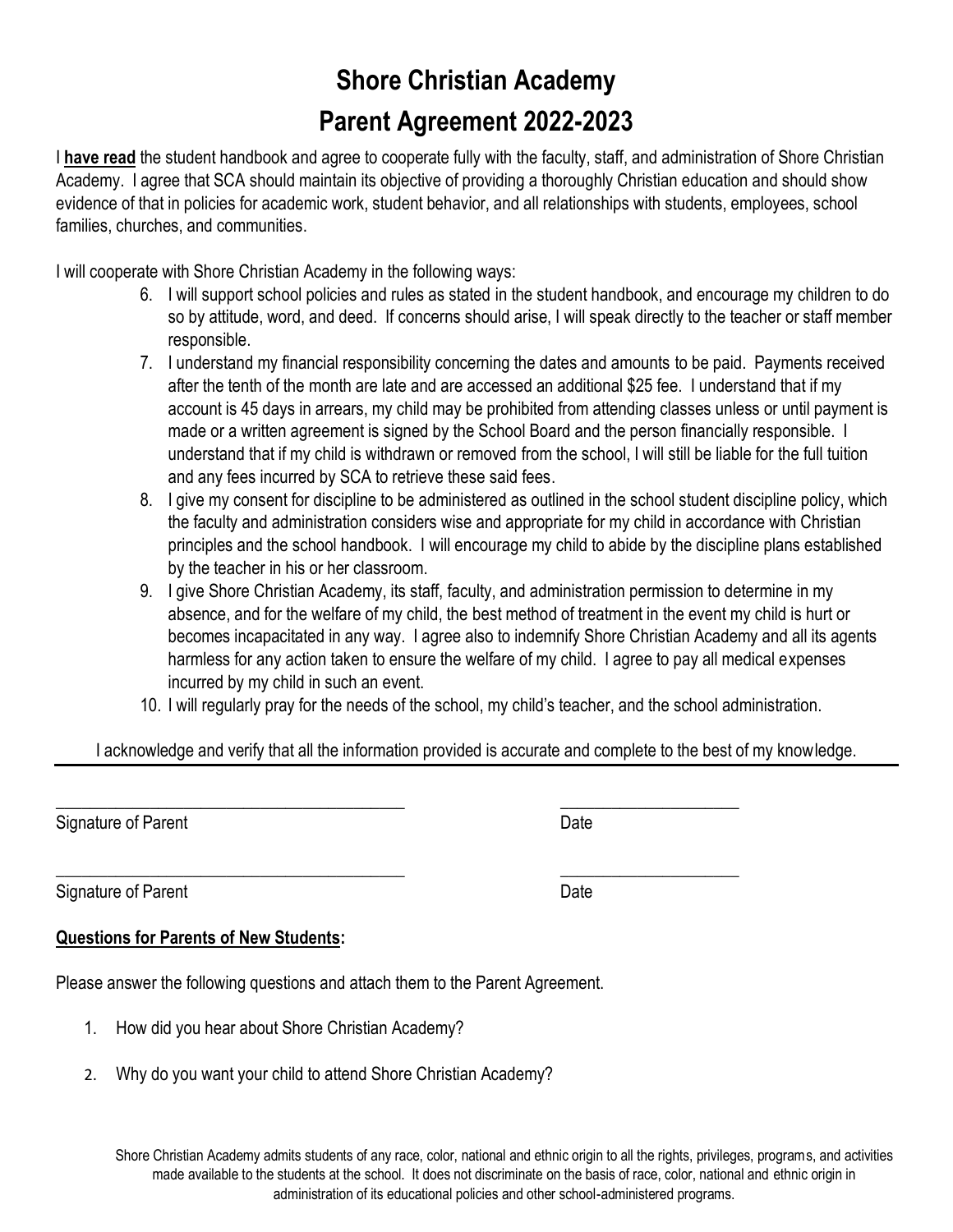**Shore Christian Academy** 11624 Occohannock Road Exmore, VA 23350  $(757)$  442-9791 (757) 442-3998 Fax shorechristianacademy@verizon.net www.shorechristianacademy.org



# **School Transcript and Records Release**

| For:                                                                         |                                          |
|------------------------------------------------------------------------------|------------------------------------------|
|                                                                              |                                          |
| Birthday: $\frac{1}{\sqrt{2\pi}}$                                            |                                          |
| <u>To:</u>                                                                   |                                          |
|                                                                              |                                          |
|                                                                              |                                          |
|                                                                              |                                          |
|                                                                              |                                          |
| <b>Attention School Registrar:</b>                                           |                                          |
| Please forward the following records:                                        |                                          |
| Transcript/Cumulative File                                                   |                                          |
| <b>Standardized Test Results</b>                                             |                                          |
| <b>Explanation of your grading system</b>                                    |                                          |
| Health records/birth certificate                                             |                                          |
| Thank you for your cooperation.                                              |                                          |
| <b>Forward Information To:</b>                                               |                                          |
| <b>Shore Christian Academy</b><br>11624 Occohannock Road<br>Exmore, VA 23350 | Phone: 757-442-9791<br>Fax: 757-442-3998 |
| <b>Parent Permission:</b>                                                    |                                          |

I hereby give my consent to the release of my child's records to Shore Christian Academy.

\_\_\_\_\_\_\_\_\_\_\_\_\_\_\_\_\_\_\_\_\_\_\_\_\_\_\_\_\_\_\_\_\_\_\_\_\_\_\_\_\_\_\_\_\_\_\_\_\_\_\_\_\_ \_\_\_\_\_\_\_\_\_\_\_\_\_\_\_\_\_\_\_\_\_

Signature of Parent Date Communication Communication Communication Communication Communication Communication Communication Communication Communication Communication Communication Communication Communication Communication C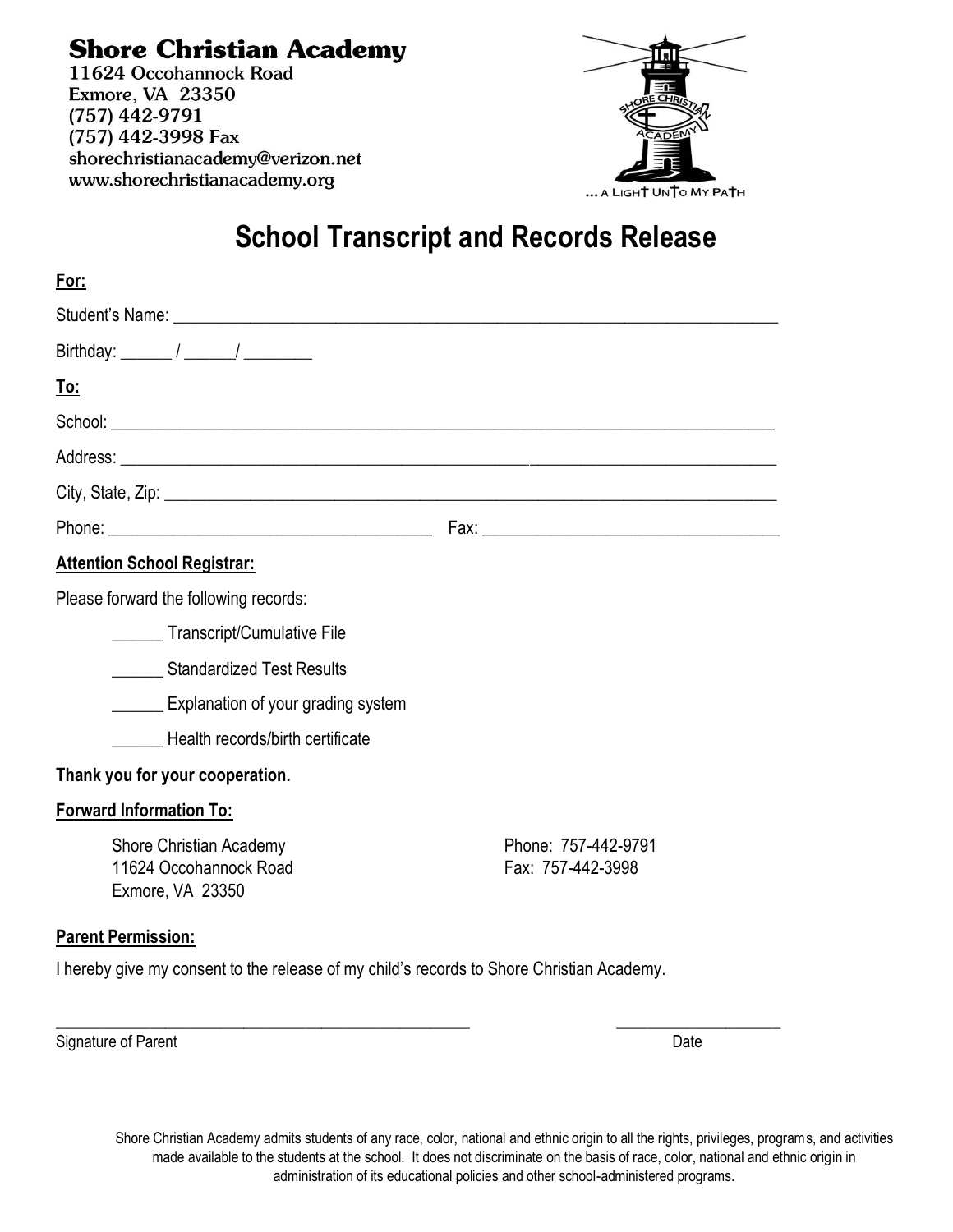# **Request for Testing for the 2022-2023 School Year**

This test is given by the teacher to provide the Shore Christian Academy Board and/or their designee, adequate information to accept or deny enrollment of the potential student tested. The teacher will not give the child or parent an answer at the time of testing. Please do not ask.

| Grade Requested: _________________________               |                                                                                  |
|----------------------------------------------------------|----------------------------------------------------------------------------------|
|                                                          |                                                                                  |
|                                                          |                                                                                  |
|                                                          |                                                                                  |
|                                                          |                                                                                  |
| Testing Results: (Attach additional sheets if necessary) |                                                                                  |
|                                                          |                                                                                  |
|                                                          | ,我们的人们就会在这里,我们的人们就会在这里,我们的人们就会在这里,我们的人们就会在这里,我们的人们就会在这里,我们的人们就会在这里,我们的人们就会在这里,我们 |
|                                                          |                                                                                  |
|                                                          |                                                                                  |
|                                                          |                                                                                  |
|                                                          |                                                                                  |
|                                                          |                                                                                  |
|                                                          |                                                                                  |
|                                                          |                                                                                  |
|                                                          |                                                                                  |
|                                                          |                                                                                  |
| Office Use Only:                                         |                                                                                  |
| Testing Fee Paid Date: ____ / ____ / _____               | Date Parents Notified: ____/ ____/                                               |
|                                                          |                                                                                  |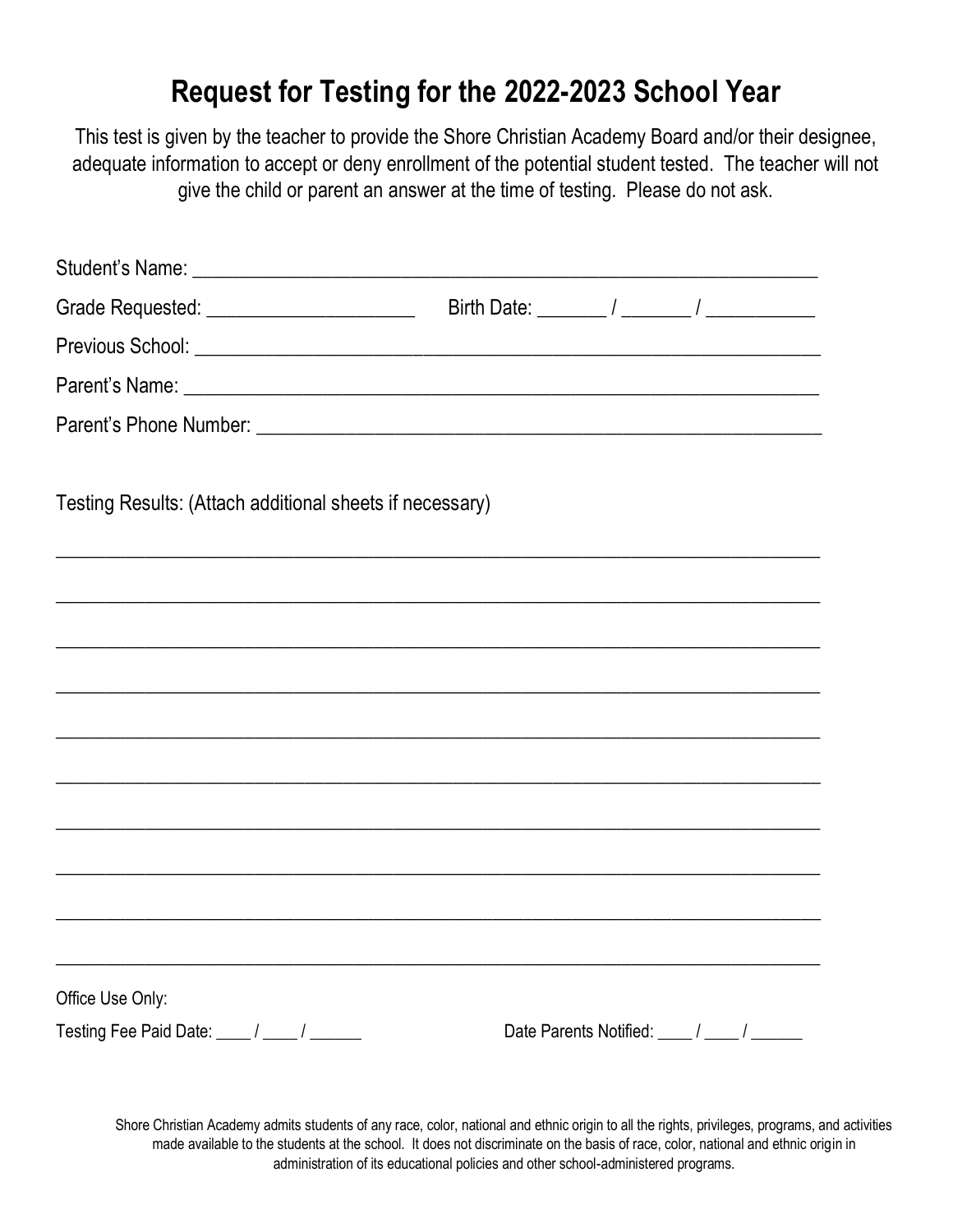**Please complete the School Entrance Health Form which can be found on our website [www.shorechristianacademy.org](http://www.shorechristianacademy.org/) Under the "School Life" tab, under "Forms"**